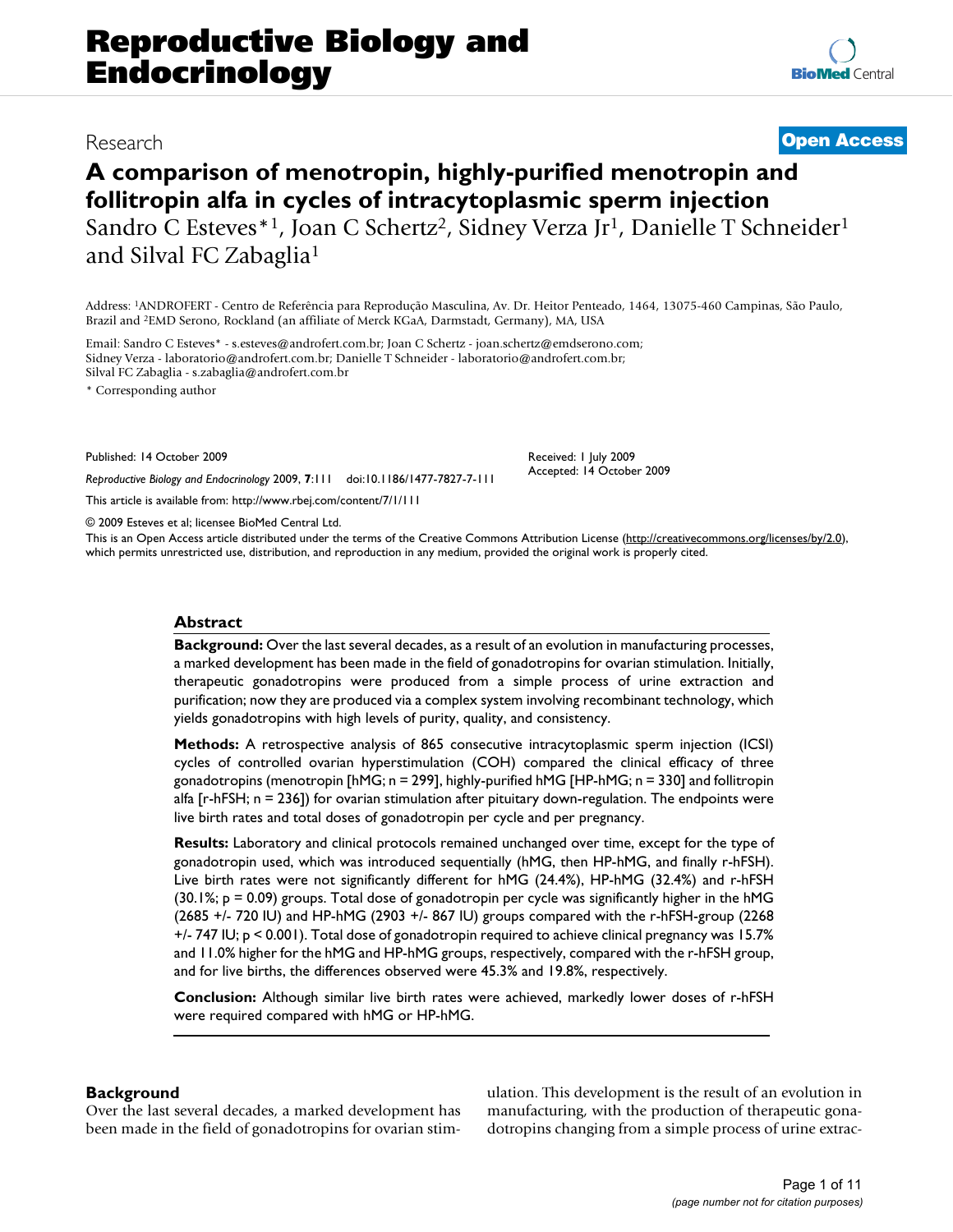tion and purification to a complex system involving recombinant technology, yielding high levels of purity, quality, and consistency. Menotropin (human menopausal gonadotropin [hMG]), labeled as a 1:1 ratio of folliclestimulating hormone (FSH) and luteinizing hormone (LH) activity, has been widely used since the 1960s. As the purification processes became more sophisticated, other purified gonadotropin products were introduced, including a menotropin formulation (highly-purified hMG; HPhMG) with the same labeled ratio of FSH:LH activity. In the 1980s, biotechnology advances resulted in the formulation of a recombinant human FSH (r-hFSH), follitropin alfa, the first r-hFSH to become available in the market. Another r-hFSH product, follitropin beta, was also launched [1]. Due primarily to its safety, efficacy, and ease-of-use, r-hFSH soon became the preferred gonadotropin worldwide for controlled ovarian hyperstimulation (COH) in the context of *in vitro* fertilization (IVF) cycles.

In current practice, factors such as efficacy, safety, cost of the medication, ease of administration, and availability of product are the determinants of gonadotropin choice. However, in Brazil and other Latin American countries, assisted reproductive techniques (ART) and the drugs used for ovarian stimulation are neither provided by healthcare plans nor reimbursed by the government. Thus, patients prefer to purchase lower-cost drugs. In recent years, our choice of gonadotropin product was motivated by patient costs and, therefore, we justified the choice of urinary menotropins for COH in ART procedures. When HP-hMG became available, we recommended this product to our patients. However, in addition to safety, efficacy, and purity, follitropin alfa, an r-hFSH product, has a highly consistent isoform profile and low batch-to-batch variability that may be associated with a more predictable follicular development [2]. Therefore, in 2004, we selected r-hFSH as the drug of choice for COH in intracytoplasmic sperm injection (ICSI) cycles.

The objective of the current analysis was to assess treatment outcomes of ART procedures at our center to compare the efficacy of hMG, HP-hMG, and r-hFSH (follitropin alfa filled-by-mass [FbM]) for COH after pituitary down-regulation in ICSI cycles.

# **Methods**

Consecutive ICSI cycles (n = 865) performed at Androfert, a tertiary referral center for male infertility treatment in Campinas, Brazil, from April 2000 to November 2005 were included in this analysis. Laboratory and clinical protocols remained unchanged during these time periods, except for the type of gonadotropin that was sequentially changed over time, as follows: hMG (Menogon®, Ferring, Brazil) from April 2000 to February 2002; HP-hMG (Menopur®, Ferring, Brazil) from March 2002 to January 2004; and r-hFSH (GONAL-f® FbM, Merck Serono, Brazil) from February 2004 to present. During the considered period, COH was performed in 299 cycles with hMG; in 330 cycles with HP-hMG; and in 236 cycles with r-hFSH.

Patient cycle data were entered into a database using customized software (Androsys®, Androfert-UNIOESTE, Brazil). The overall outcomes of our IVF program have been consistent during the study period (Table 1).

Signed informed consent was obtained from patients to use both clinical and laboratory data for analysis. The analysis was approved by our Institutional Review Board. Indications for ICSI were in accordance with the guidelines of the II Brazilian Consensus of Male Infertility [3], even if the indication for IVF was a female factor.

# *Ovarian stimulation*

The protocol of ovarian stimulation was the same for all cycles, except for the gonadotropin product. For all cycles, treatment was initiated with 400 μg daily intranasal administration of gonadotropin-releasing hormone ago-

| Table I: Main outcome measures for ANDROFERT, São Paulo reported to REDLARA, 2002-2005* (ICSI cycles only). |  |  |  |  |  |
|-------------------------------------------------------------------------------------------------------------|--|--|--|--|--|
|-------------------------------------------------------------------------------------------------------------|--|--|--|--|--|

|                                                | 2002 | 2003 | 2004 | 2005 |
|------------------------------------------------|------|------|------|------|
| Number of cycles <sup>†</sup>                  | 167  | 164  | 151  | 195  |
| Mean number of transferred embryos per patient | 3.3  | 3.2  | 3.4  | 3.3  |
| Clinical pregnancy rate per transfer, %        | 37.0 | 46.8 | 46.7 | 40.3 |
| Ectopic pregnancy, %                           | 0.7  | 0.7  | 2.1  | 2.6  |
| Spontaneous abortion, %                        | 26.7 | 19.7 | 20.6 | 13.6 |
| Live birth rate, %                             | 28.5 | 39.7 | 30.0 | 30.1 |
| Indication for ICSI, %                         |      |      |      |      |
| Male                                           | 26.8 | 28.2 | 35.2 | 32.5 |
| Female                                         | 23.0 | 9.4  | 24.8 | 17.2 |
| <b>Both</b>                                    | 50.2 | 62.4 | 40.0 | 50.3 |

\*Center began reporting to REDLARA in 2002.

† Total number of ICSI cycles reported is 677 - the cycles prior to 2002, when reporting began, are not included in this table.

ICSI, intracytoplasmic sperm injection; REDLARA, Latin American Registry.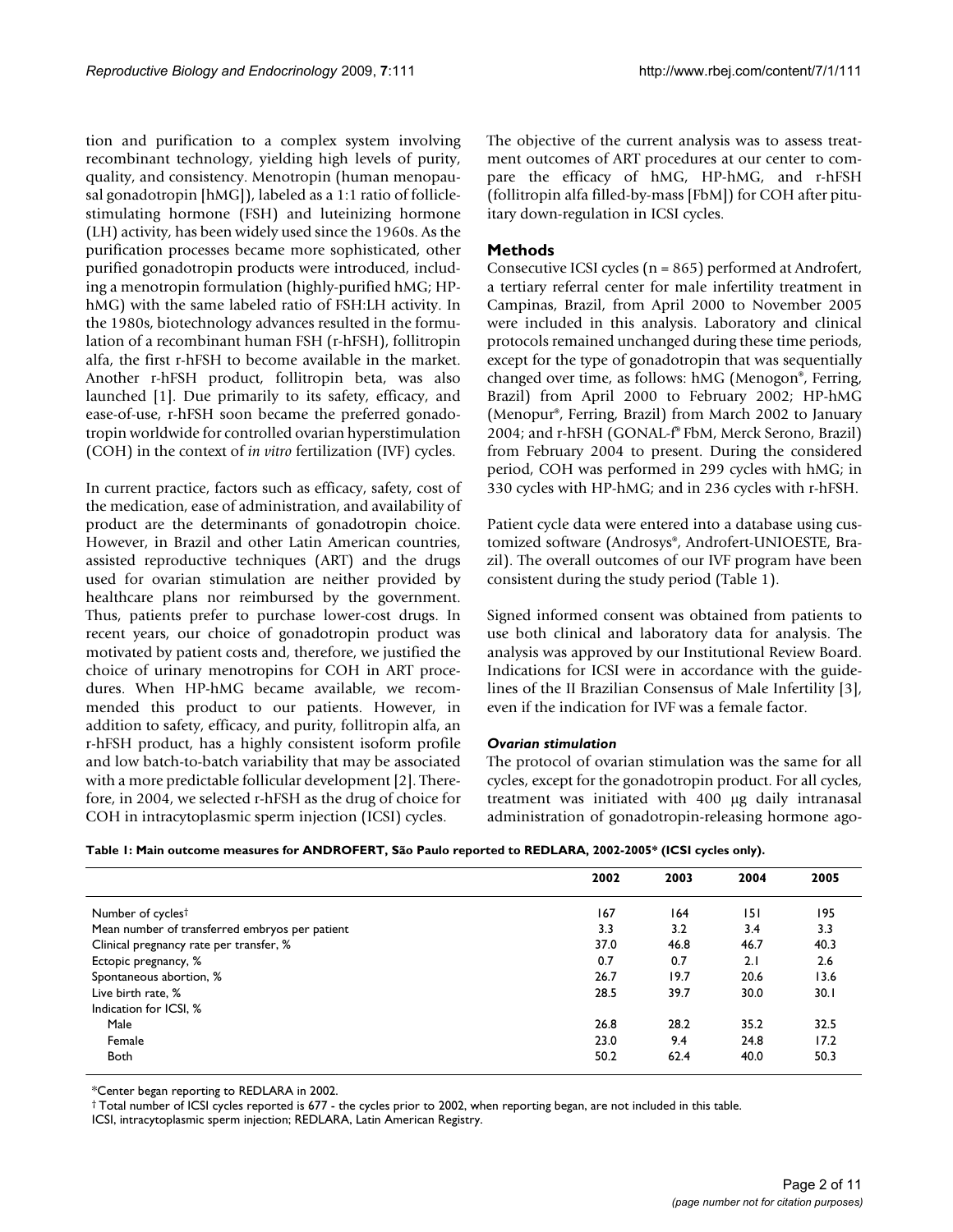nist (GnRH-a; nafarelin acetate, Synarel®, Zodiac, Brazil), starting on the twenty-first day of the menstrual cycle and was maintained until the day before human chorionic gonadotropin (hCG) administration. For ovarian stimulation, initial daily doses of 150-375 IU of hMG, HP-hMG or r-hFSH were used and no patients were treated with combinations of hMG or HP-hMG plus r-hFSH. The initial dose of gonadotropin was determined by the treating physician taking into account: age, body mass index, serum FSH on day 2 or 3 of the menstrual cycle, baseline ovarian volume on transvaginal ultrasound (TVUS), and number of pre-antral follicles between days 2 and 3 of the menstrual cycle after pituitary down-regulation. Ovarian stimulation commenced only after confirming pituitary down-regulation by both serum estradiol levels <50 pg/ mL and the absence of ovarian follicles >10 mm in diameter on TVUS.

Ultrasound assessment between the sixth and eighth days of stimulation was performed to determine if gonadotropin dose adjustments were required; if prevention of ovarian hyper-response was deemed necessary, the dose was reduced. There was no dose increase of gonadotropin during stimulation, even in cases of poor ovarian response. hCG was administered when two or more ovarian follicles reached a mean diameter of 18 mm. In the cycles with hMG and HP-hMG, urine-derived hCG 10,000 IU was used (Choragon®, Ferring, Brazil), while recombinant choriogonadotropin 250 μg (Ovidrel® lyophilized, Merck Serono, Brazil) was used following stimulation with rhFSH.

# *Oocyte retrieval, sperm processing, and IVF*

Oocyte retrieval, sperm processing, and IVF were carried out as previously reported [4-6]. Briefly, oocyte retrieval was performed under intravenous sedation with propofol and guided by TVUS, 34-36 hours after hCG administration. After oocyte aspiration, follicular fluid was examined for cumulus-corona-oocyte complexes. The complexes were chemically denuded with 40 IU/mL of hyaluronidase (Hyase®, Vitrolife, Sweden). The isolated oocytes were then mechanically denuded and classified according to nuclear maturity. The oocytes were maintained in culture until sperm microinjection [4].

Spermatozoa obtained by ejaculation were collected after a 48-72 hour period of ejaculatory abstinence. Sperm processing was performed by the two-layer discontinuous colloidal gradient [5]. In the cases of azoospermia, either testicular sperm aspiration, percutaneous epididymal sperm aspiration, or testicular sperm extraction using microsurgery were performed for sperm retrieval [6]. Selection and immobilization of the spermatozoon, and microinjections, were performed under a 400× magnification [4]. The injected oocytes were transferred to a closed

culture system and incubated for 16-18 hours at 37°C and 5.5%  $CO<sub>2</sub>$ , until confirmation of fertilization. Fertilization was considered normal when oocytes with two pronuclei were seen.

# *Embryo culture, transfer, and cleavage check*

Fertilized oocytes were maintained in culture until transfer of the embryos to the uterine cavity guided by abdominal ultrasound on the third day of embryo culture. The embryos were placed 10-15 mm from the fundus of the uterine cavity.

Embryo cleavage was checked approximately 48 and 72 hours after ICSI and the number, symmetry, and expansion of the blastomeres, multinucleation, anomalies of the zona pellucida, and the rate of cytoplasmic fragmentation were recorded. The embryos were classified as top quality when they had three to four symmetrical blastomeres on the second day of culture and seven to eight symmetrical blastomeres on the third day, with no multinucleation, grade I (no fragmentation) or grade II fragmentation (up to 20% of the perivitelline space with fragments), and no abnormalities in the zona pellucida [7].

Oocyte collection, micromanipulation of gametes, embryo culture, and the transfer of embryos to the uterine cavity were carried out under ISO 6, ISO 5, and ISO 7 environments, respectively (VECO, Brazil) [8].

# *Statistical analysis*

All ICSI cycles in our database, within the specified dates, were included in the analysis, with no inclusion or exclusion criteria. For the analysis of the main outcomes (live birth rates, and the total doses of gonadotropin per cycle, per clinical pregnancy, and per live birth), the data were stratified to the prognostic factors commonly used in reproductive medicine (age, infertility factor, and number of prior cycles).

The total population was initially analyzed descriptively. Besides the main outcomes and the criteria used for stratification, the following outcomes were also evaluated: duration of stimulation; cancellation rates due to poor ovarian response (defined as <3 follicles ≥10 mm and/or a serum estradiol level of <100 pg/mL on stimulation day 7 via ultrasound scan); baseline serum FSH and LH levels (obtained on days 2 or 3 of the previous menstrual cycle); serum estradiol levels on the day of hCG administration; incidence of serious ovarian hyperstimulation syndrome (OHSS) as per the Golan criteria [9]; number of aspirated oocytes; number of mature oocytes; rate of fertilization; percent of top quality embryos (per total number of embryos obtained); number of transferred embryos; implantation rates (number of fetal sacs per embryos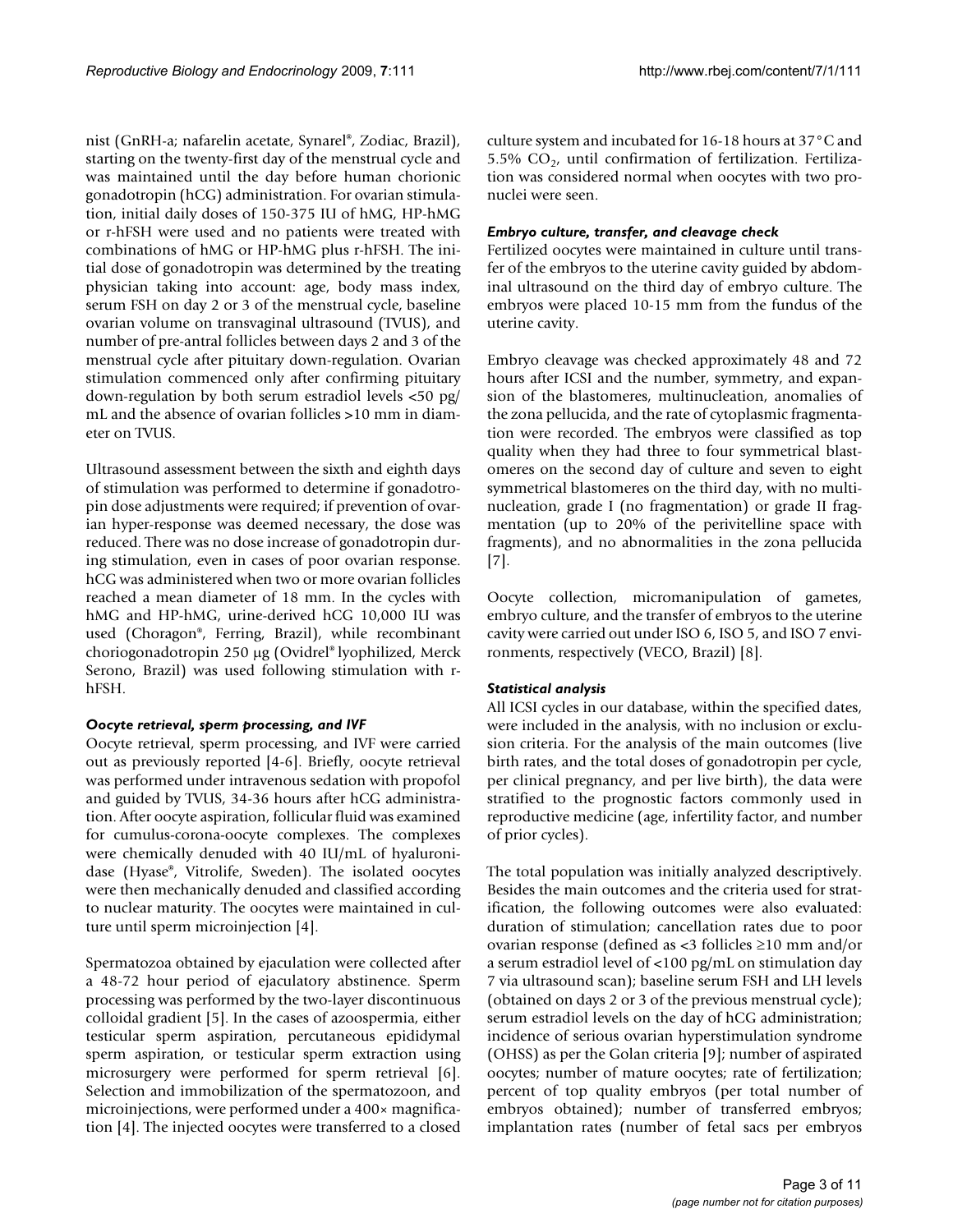transferred); pregnancy rates; and miscarriage rates. The main outcomes were analyzed both as a whole and standardized for age, infertility rate, and number of prior ICSI cycles.

The qualitative variables were expressed as both absolute (n) and relative (%) frequencies; the quantitative variables were means and standard deviations. The Kolmogorov-Smirnov test was applied to check the normal distribution through numeric variables. The relationship among the variables was evaluated by the Chi-square test. The analysis of variance for one factor (one-way ANOVA) was used for the comparison of quantitative variables when there was a normal distribution of each variable in the gonadotropin treatment groups. Differences were analyzed by the Tukey multiple comparisons test. For the variables without normal distribution, comparisons were performed by the Kruskal-Wallis test and the differences were compared using the Dunn multiple comparisons test. A p value of below 0.05 was considered significant.

For each group, the mean total dose of gonadotropin administered per cycle was divided by both the clinical pregnancy and live birth rates, in order to define the total dose of gonadotropin necessary to achieve one pregnancy or one live birth. Multiple pregnancies were considered as a single event.

**Table 2: Baseline details of the 865 ICSI cycles.**

When one gestation produced one live birth and one abortion, the result was registered as a live birth. It was not possible to calculate the statistical significance for the necessary doses for achieving pregnancies and live births among the groups, due to methodological reasons. However, the differences regarding the gonadotropin doses used in the subgroups with pregnancies and live births could be statistically compared among the groups.

# **Results**

The distribution of the 865 ICSI cycles (age, indication, baseline serum FSH and LH levels, and total number of ICSI cycles) is presented in Table 2. The mean  $\pm$  standard deviation (SD) patient age was significantly lower in the hMG group (32.5  $\pm$  5.3 years) compared with patients in the HP-hMG and r-hFSH groups (34.0  $\pm$  4.7 and 34.3  $\pm$ 4.8; p < 0.001, respectively). Even after stratification by patient age groups, 71.2% of patients were ≤35 years old in the hMG group (mean  $\pm$  SD age = 29.9  $\pm$  3.7 years), compared with 60.0% (mean  $\pm$  SD age = 30.9  $\pm$  3.2 years) and  $60.2\%$  (mean  $\pm$  SD age =  $30.9 \pm 3.2$  years; p = 0.005) of the HP-hMG and r-hFSH groups, respectively. In the  $>$ 35 years old patient subgroup, the mean  $\pm$  SD baseline LH levels were significantly lower in the hMG and r-hFSH groups  $(4.2 \pm 3.0 \text{ and } 4.3 \pm 3.9)$ , respectively) than in the HP-hMG group  $(5.8 \pm 4.8; p = 0.004)$ . Baseline FSH was not significantly different between groups.

|                                | hMG<br>$(n = 299)$     | <b>HP-hMG</b><br>$(n = 330)$ | r-hFSH<br>$(n = 236)$  | p value                        |
|--------------------------------|------------------------|------------------------------|------------------------|--------------------------------|
| Mean age, years $(\pm SD)$     | 32.5 $(\pm 5.3)^a$     | 34.0 $(\pm 4.7)^{b}$         | 34.3 $(\pm 4.8)^c$     | < 0.001<br>$(a \vee s \nb, c)$ |
| $\leq$ 35 years, n (%)         | $213 (71.2)^a$         | $198(60.0)^{b}$              | 142 $(60.2)^c$         | 0.005<br>(a vs b, c)           |
| $>35$ years, n $(\%)$          | 86 (28.8) <sup>a</sup> | $132 (40.0)^{b}$             | 94 (39.8) <sup>c</sup> | 0.005<br>$(a \vee s \nb, c)$   |
| Indication, n (%)              |                        |                              |                        |                                |
| Male factor only               | 111(37.1)              | 99 (30.0)                    | 76 (32.2)              | 0.27                           |
| Mixed factor*                  | 142(47.5)              | 156 (47.3)                   | 129(54.7)              | 0.19                           |
| Female factor                  | 46 (15.4)              | 75 (22.7)                    | 31(13.1)               | 0.33                           |
| Treatment cycle, n (%)         |                        |                              |                        |                                |
| Ist cycle                      | 195(65.3)              | 192(58.1)                    | 145(61.4)              | 0.49                           |
| 2nd cycle                      | 80(26.7)               | 86 (26.0)                    | 60(25.4)               | 0.83                           |
| $\geq$ 3rd cycle               | 24(8.0)                | 52 (15.9)                    | 31(13.2)               | 0.34                           |
| Mean baseline FSH, IU/L (± SD) | 6.3 $(\pm 3.2)$        | 6.7 $(\pm 3.7)$              | 6.5 $(\pm 2.8)$        | 0.33                           |
| $\leq$ 35 years                | 6.0 $(\pm 2.8)$        | 6.5 $(\pm 3.1)$              | 6.1 $(\pm 3.0)$        | 0.23                           |
| >35 years                      | 7.2 $(\pm 3.9)$        | 7.2 $(\pm 4.4)$              | 7.3 $(\pm 4.7)$        | 0.69                           |
| Mean baseline LH, IU/L (± SD)  | 4.9 $(\pm 4.1)$        | 5.4 $(\pm 4.4)$              | 5.2 $(\pm 3.7)$        | 0.23                           |
| $\leq$ 35 years                | 5.2 $(\pm 4.4)$        | 5.2 $(\pm 4.1)$              | 5.1 $(\pm 3.9)$        | 0.63                           |
| >35 years                      | 4.2 $(\pm 3.0)^a$      | 5.8 $(\pm 4.8)^{b}$          | 4.3 $(\pm 3.9)^c$      | 0.004<br>$(b \vee s a, c)$     |

Distribution by menotropin (hMG), highly-purified menotropin (HP-hMG) or follitropin alfa (r-hFSH), after pituitary down-regulation, in relation to the age, indication, baseline FSH and LH levels, and total number of treated cycles. \*Mixed factor: male + female.

FSH, follicle stimulating hormone; hMG, human menopausal gonadotropin; HP-hMG, highly-purified hMG; ICSI, intracytoplasmic sperm injection; LH, luteinizing hormone; r-hFSH, recombinant human FSH; SD, standard deviation.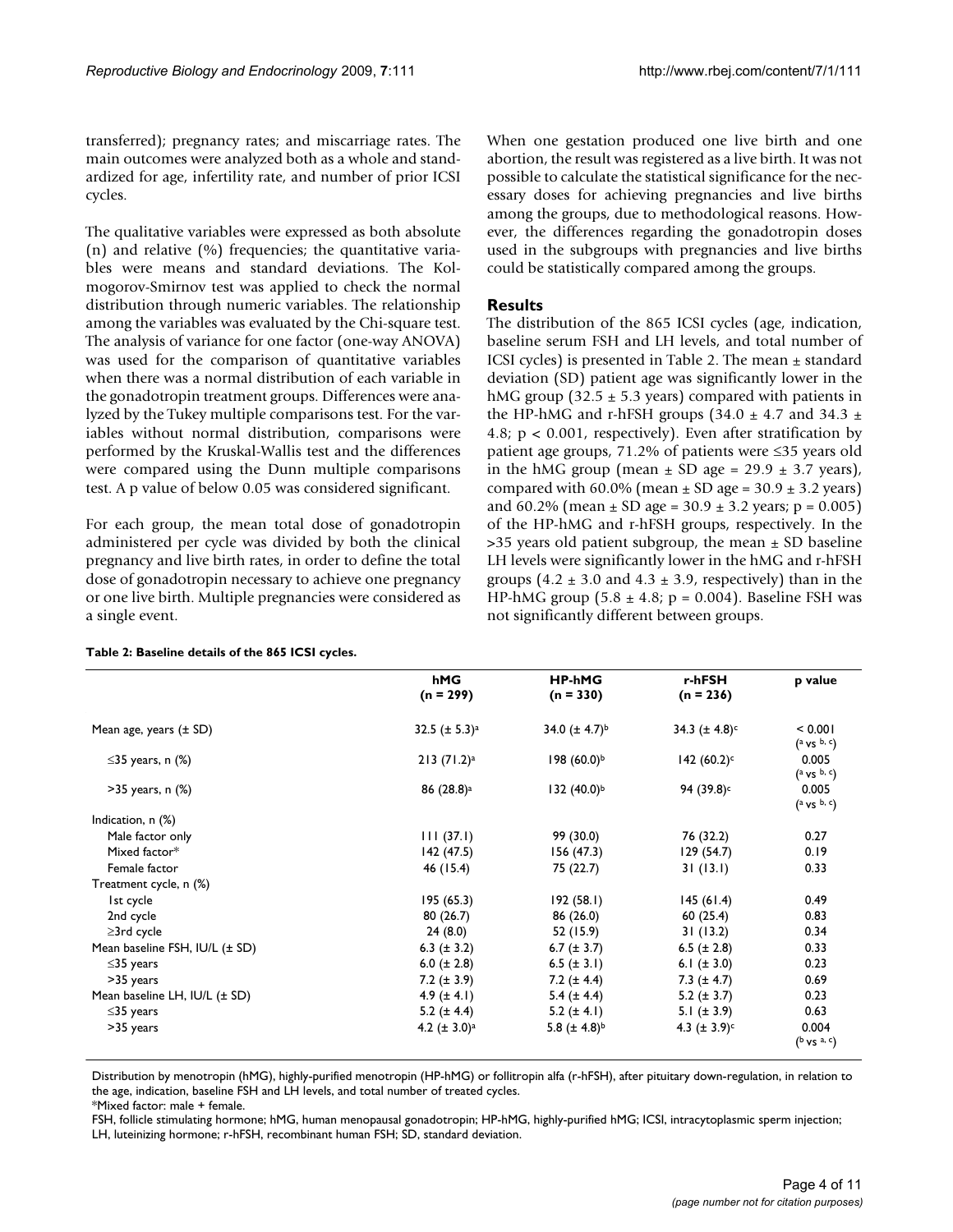The clinical and laboratory outcomes are provided in detail in Table 3. The length of stimulation was significantly shorter in the hMG group in comparison with the other groups, both for the total group and the age-stratified subgroups. On the day of hCG administration, the serum estradiol levels were significantly different between the different gonadotropin product groups and for the age-stratified subgroups as well. On the other hand, the number of metaphase II oocytes in patients >35 years of age treated with hMG was significantly lower when compared with the other treatment groups. The percentage of top quality embryos available for transfer was significantly higher in the HP-hMG group, both for the total group and the subgroup ≤35 years of age. The cancellation rates due to poor ovarian response and the incidence of serious OHSS did not differ among the groups.

#### **Table 3: Clinical and laboratory outcomes of COH during the 865 ICSI cycles.**

|                                                       | hMG<br>$(n = 299)$           | <b>HP-hMG</b><br>$(n = 330)$ | r-hFSH<br>$(n = 236)$     | p value                          |
|-------------------------------------------------------|------------------------------|------------------------------|---------------------------|----------------------------------|
| Mean length of stimulation, days $(\pm SD)$           | 9.6 $(\pm$ 1.3) <sup>a</sup> | $10.0 \ (\pm 1.3)^{b}$       | $10.1 (± 1.0)^c$          | < 0.001                          |
| $\leq$ 35 years                                       | 9.5 $(\pm$ 1.3) <sup>a</sup> | 9.9 $(\pm 1.2)^{b}$          | $10.0 \ (\pm 0.9)^c$      | $(a \vee s \nb, c)$<br>< 0.001   |
|                                                       |                              |                              |                           | $(a \vee s \cdot b, c)$          |
| >35 years                                             | 9.8 $(\pm$ 1.4) <sup>a</sup> | $10.2 (\pm 1.6)^{b}$         | $10.2 (\pm 1.1)^c$        | 0.007<br>$(a \vee s \nb, c)$     |
| Gonadotropin dose adjustment, n (%)                   | 56 (18.7) <sup>a</sup>       | 67 (20.3) <sup>b</sup>       | $126 (53.4)$ c            | < 0.001<br>(c vs a, b)           |
| $\leq$ 35 years                                       | 43 (20.1) <sup>a</sup>       | 47 $(23.7)^{b}$              | 90 $(63.3)^c$             | < 0.001<br>(c vs a, b)           |
| >35 years                                             | $13 (15.1)^a$                | $20 (15.1)^b$                | 36 (38.2) <sup>c</sup>    | < 0.001<br>(c vs a, b)           |
| Mean estradiol on day of $hCG$ , $pg/mL$ ( $\pm SD$ ) | 1967.0<br>$(\pm 1241.0)^a$   | 2479.0<br>$(\pm 1708.0)^{b}$ | $2159.3 \ (\pm 1411.7)^c$ | 0.001<br>$(a \vee s \cdot b, c)$ |
| $\leq$ 35 years                                       | 2174.8                       | 2609.3                       | 2392.3                    | 0.035                            |
|                                                       | $(\pm 1224.4)^a$             | $(\pm 1632.0)^{b}$           | $(\pm 1422.3)^c$          | $(a \vee s)$                     |
| >35 years                                             | 1432.7                       | 2285.I                       | 1789.1                    | 0.001                            |
|                                                       | $(\pm 1124.6)^a$             | $(\pm 1804.4)^{b}$           | $(\pm 1325.7)^c$          | (a vs b)                         |
| Cancellation rate, n (%)                              | 23(7.7)                      | 21(6.4)                      | 17(7.2)                   | 0.80                             |
| $\leq$ 35 years                                       | 10(4.7)                      | 9(4.5)                       | 10(7.0)                   | 0.50                             |
| >35 years                                             | 13(15.1)                     | 12(9.0)                      | 7(7.4)                    | 0.20                             |
| Severe OHSS, n (%)                                    | 7(2.3)                       | 6(1.8)                       | 3(1.3)                    | 0.76                             |
| $\leq$ 35 years, n                                    | 5                            | 4                            | 3                         | $\blacksquare$                   |
| >35 years, n                                          | $\overline{2}$               | $\overline{2}$               | 0                         | $\blacksquare$                   |
| Mean number of retrieved oocytes, n (± SD)            | $10.9 (\pm 6.8)$             | $10.7 (\pm 6.5)$             | $10.8 (\pm 6.7)$          | 0.97                             |
| ≤35 years                                             | $12.3 (\pm 6.7)$             | $11.3 (\pm 5.5)$             | $11.7 (\pm 6.0)$          | 0.50                             |
| >35 years                                             | 7.5 $(\pm 5.8)$              | $9.7 (\pm 7.6)$              | $9.5 (\pm 7.5)$           | 0.08                             |
| Mean MII oocytes, n (± SD)                            | $8.9 (\pm 5.6)$              | $8.9 (\pm 5.7)$              | $8.7 (\pm 5.6)$           | 0.82                             |
| $\leq$ 35 years                                       | $10.1 (\pm 5.5)$             | $9.4 (\pm 4.8)$              | 9.1 ( $\pm$ 5.0)          | 0.20                             |
| >35 years                                             | 5.8 $(\pm 4.4)^a$            | 8.3 $(\pm 6.8)^{b}$          | 8.1 $(\pm 6.3)^c$         | 0.01                             |
|                                                       |                              |                              |                           | $(a \vee s \nvert b, c)$         |
| Fertilization rate 2PN, % (± SD)                      | 72 (± 25)                    | 72 (± 22)                    | 71 $(\pm 23)$             | 0.83                             |
| $\leq$ 35 years                                       | 71 (± 22)                    | $72 (\pm 22)$                | $72 (\pm 22)$             | 0.76                             |
| >35 years                                             | 73 $(\pm 30)$                | 72 (± 24)                    | 70 $(\pm 25)$             | 0.20                             |
| Top quality embryos on day3, $%$ ( $\pm$ SD)          | 40 ( $\pm$ 30) <sup>a</sup>  | 47 $(\pm 31)^{b}$            | 39 (± 29) <sup>c</sup>    | 0.004                            |
|                                                       |                              |                              |                           | $(b \vee s$ a, c)                |
| $\leq$ 35 years                                       | 41 $(\pm 29)^a$              | 47 ( $\pm$ 28) <sup>b</sup>  | 39 ( $\pm$ 28) $c$        | 0.03                             |
|                                                       |                              |                              |                           | $(b \vee s$ a, c)                |
| >35 years                                             | $39 (\pm 34)$                | 48 $(\pm 34)$                | $37 (\pm 30)$             | 0.08                             |
| Mean number of transferred embryos, n (± SD)          | 3.4 $(\pm$ 1.6)              | 3.4 $(\pm$ 1.5)              | 3.2 $(\pm$ 1.6)           | 0.18                             |
| $\leq$ 35 years                                       | 3.5 $(\pm$ 1.4)              | 3.5 $(\pm$ 1.4)              | 3.2 $(\pm$ 1.4)           | 0.05                             |
| >35 years                                             | $2.9$ ( $\pm$ 1.9)           | 3.1 $(\pm 1.6)$              | 3.2 $(\pm$ 1.8)           | 0.50                             |

Distribution by menotropin (hMG), highly-purified menotropin (HP-hMG) or follitropin alfa (r-hFSH) for COH. Overall and age-stratified outcomes are presented.

2PN, two pronuclei; COH, controlled ovarian hyperstimulation; human chorionic gonadotropin; hMG, human menopausal gonadotropin; HP-hMG, highly-purified hMG; ICSI, intracytoplasmic sperm injection; MII, metaphase II; OHSS, ovarian hyperstimulation syndrome; r-hFSH, recombinant human follicle-stimulating hormone; SD, standard deviation.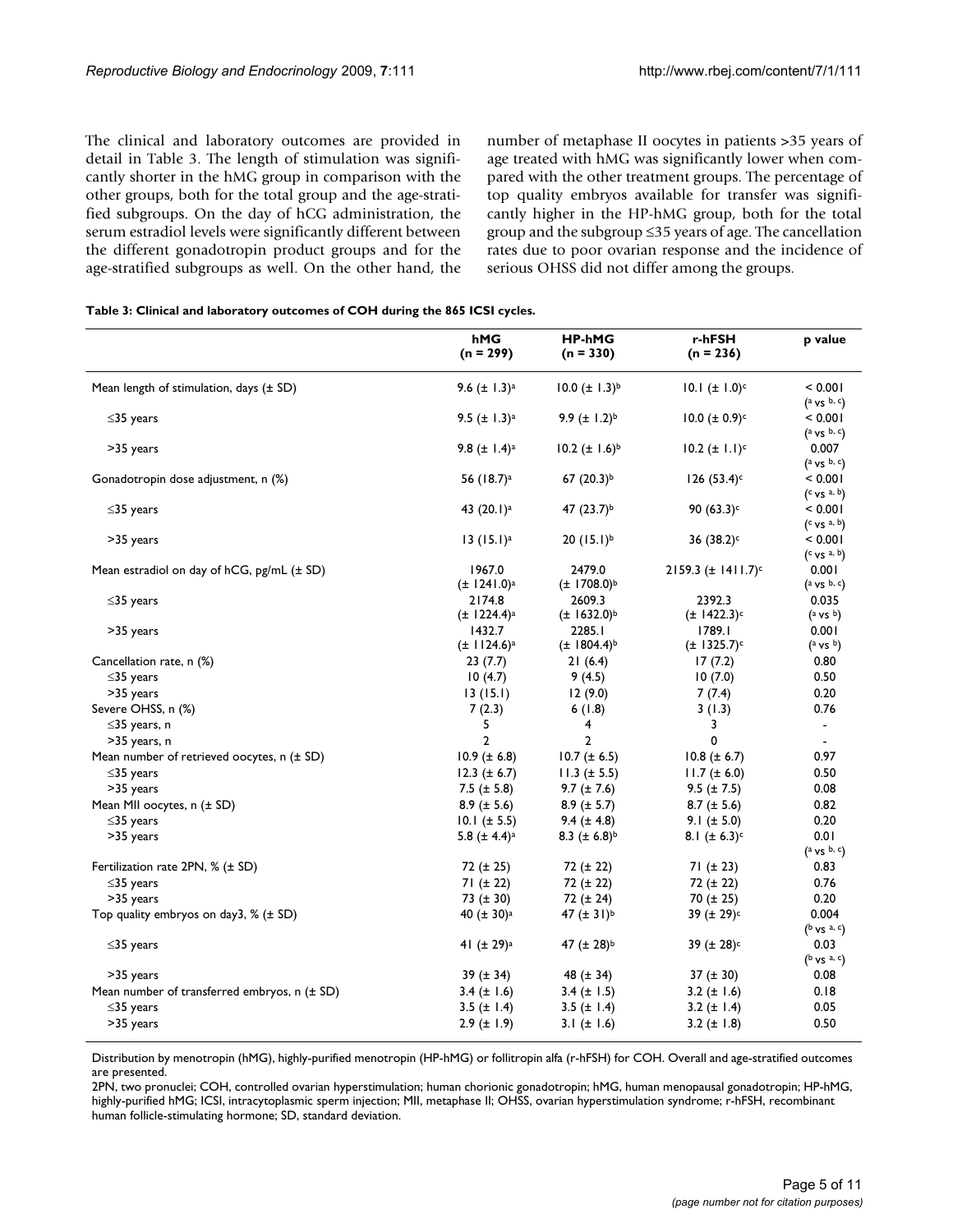The clinical pregnancy rates per initiated cycle, implantation and live birth rates per initiated cycle were not statistically different among the groups (Table 4). However, the differences seen in the live birth rates were in favor of the r-hFSH and HP-hMG groups, for both the total population (p = 0.09) and the subgroup of patients  $\leq$ 35 years of age ( $p = 0.08$ ; Table 4), although these differences were not statistically significant. After stratification for indication and number of ICSI attempts, there was no difference in the live birth rates among the groups (data not shown,  $p = 0.16$ ). The incidence of spontaneous abortion was significantly higher in the hMG group compared with the other groups ( $p = 0.009$ ), mainly due to the subgroup of patients >35 years of age (Table 4).

The clinical and laboratory outcomes of cycles with clinical pregnancy are provided in Table 5. The mean  $\pm$  SD patient age and the length of stimulation were significantly lower in the hMG group compared with the other groups, both for the total group ( $p = 0.01$ ) and for the agestratified subgroup ≤35 years ( $p = 0.004$  and  $p = 0.001$ , respectively). On the day of hCG administration, serum estradiol was significantly different between the hMG and HP-hMG groups ( $p = 0.005$ ) and for all gonadotropin products in the ≤35 years subgroup as well ( $p = 0.01$ ). The percentage of top quality embryos available for transfer on day 3 was significantly higher in the HP-hMG group, both for the total group ( $p = 0.004$ ) and the ≤35 years subgroup ( $p = 0.02$ ). Baseline FSH and LH levels, mean

|  |  |  |  | Table 4: Pregnancy outcomes of the 865 ICSI cycles. |
|--|--|--|--|-----------------------------------------------------|
|--|--|--|--|-----------------------------------------------------|

number of retrieved and mature oocytes, fertilization rate, and the mean number of transferred embryos were not significantly different between groups.

The distribution of live birth cycles in relation to parity, gestational age, and birth weight are shown in Table 6. Singleton births were seen in 68.5%, 63.5%, and 64.8% of live birth cycles in the hMG, HP-hMG and r-hFSH groups, respectively. Significant differences were observed for the gestational age, in the three parity stratifications, in favor of the r-hFSH group compared with the hMG group. In the case of twins and triplets, the difference was significant versus the r-hFSH group ( $p = 0.03$ ). For triplets, the birth weight was significantly higher in the r-hFSH group versus the hMG group ( $p = 0.03$ ).

The gonadotropin dose used per cycle was significantly lower in the r-hFSH group compared with the other groups, for both the overall population ( $p < 0.001$ ) and the stratified subgroups ( $p < 0.001$  and  $p = 0.02$  for the ≤35 years and >35 years subgroups, respectively) (Table 7). These differences were also significant for r-hFSH after stratifying for the cause of infertility (male and mixed factors) and for the number of treatment cycles. Taking into account only the cycles that resulted in clinical pregnancy and live birth, the mean total doses of gonadotropins used for ovarian stimulation were significantly lower for the rhFSH group in comparison with the hMG and HP-hMG groups.

|                                               | hMG<br>$(n = 299)$      | <b>HP-hMG</b><br>$(n = 330)$ | r-hFSH<br>$(n = 236)$ | p value                              |
|-----------------------------------------------|-------------------------|------------------------------|-----------------------|--------------------------------------|
| Clinical pregnancy per initiated cycle, n (%) | 106(35.5)               | 132(40.0)                    | 82 (34.7)             | 0.35                                 |
| $\leq$ 35 years                               | 84 (39.4)               | 94 (47.5)                    | 59 (41.5)             | 0.24                                 |
| >35 years                                     | 22(25.6)                | 38 (28.8)                    | 23(24.5)              | 0.74                                 |
| Implantation rate, $%$ ( $\pm$ SD)            | 16(24)                  | 20(27)                       | 16(23)                | 0.18                                 |
| $\leq$ 35 years                               | 17(25)                  | 24 (29)                      | 20(25)                | 0.15                                 |
| >35 years                                     | 11(21)                  | 12(21)                       | 9(17)                 | 0.61                                 |
| Ectopic pregnancy, n (%)                      | 1(0.3)                  | 6(1.8)                       | 2(0.8)                | $\overline{\phantom{a}}$             |
| $\leq$ 35 years                               |                         |                              |                       | $\overline{\phantom{a}}$             |
| >35 years                                     | 0                       | 3                            |                       | ٠                                    |
| Spontaneous abortion,*<br>n (%)               | 33 $(31.1)^a$           | $25(18.9)^{b}$               | $11 (13.4)^c$         | 0.009<br>$(a \vee s \nb, c)$         |
| $\leq$ 35 years                               | 21(25.0)                | 16(17.0)                     | 7(11.9)               | 0.12                                 |
| >35 years                                     | $12(54.5)$ <sup>a</sup> | $9(23.6)^{b}$                | $4(17.3)^c$           | 0.01<br>$(a \vee s \cdot b \cdot c)$ |
| Live birth per initiated cycle, $n(\%)$       | 73 (24.4)               | 107(32.4)                    | 71(30.1)              | 0.09                                 |
| $\leq$ 35 years                               | 63(29.5)                | 78 (39.4)                    | 52 (36.6)             | 0.08                                 |
| >35 years                                     | 10(11.6)                | 29(21.9)                     | 19(20.2)              | 0.21                                 |

Clinical pregnancy per initiated cycle, implantation, ectopic pregnancy and spontaneous abortion rates, and live birth per initiated cycle in 865 ICSI cycles with menotropin (hMG), highly-purified menotropin (HP-hMG) or follitropin alfa (r-hFSH) used for COH. Overall and age-stratified outcomes are presented.

\*Spontaneous abortion rates are per clinical pregnancies.

COH, controlled ovarian hyperstimulation; hMG, human menopausal gonadotropin; HP-hMG, highly-purified hMG; ICSI, intracytoplasmic sperm injection; r-hFSH, recombinant human follicle-stimulating hormone; SD, standard deviation.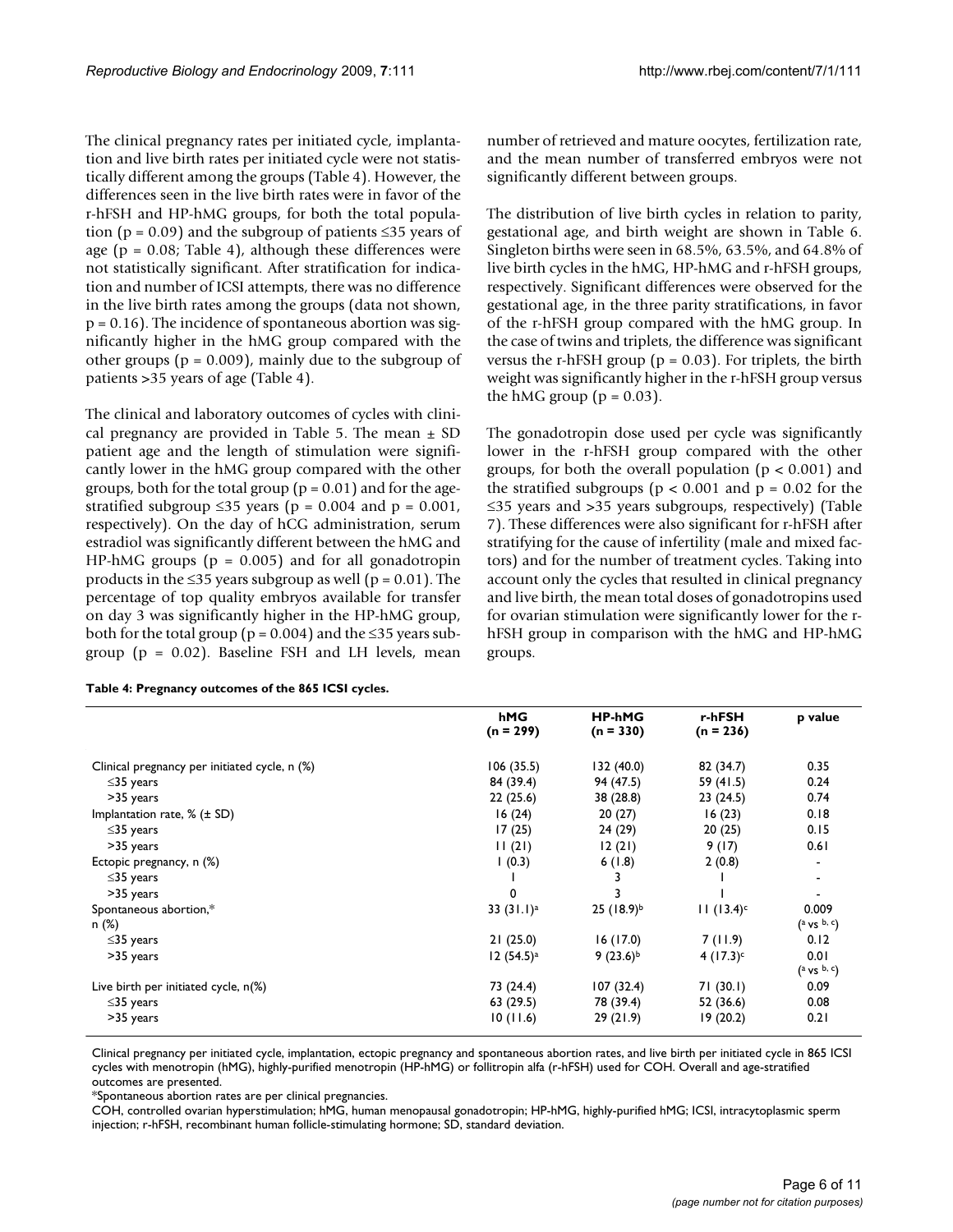| Table 5: Clinical and laboratory outcomes of COH in ICSI cycles with clinical pregnancy during the 865 cycles. |  |  |  |  |
|----------------------------------------------------------------------------------------------------------------|--|--|--|--|
|----------------------------------------------------------------------------------------------------------------|--|--|--|--|

|                                                | hMG<br>$(n = 106)$           | <b>HP-hMG</b><br>$(n = 132)$ | r-hFSH<br>$(n = 82)$           | p value                      |
|------------------------------------------------|------------------------------|------------------------------|--------------------------------|------------------------------|
| Mean age, years $(\pm SD)$                     | 31.1 $(\pm 5.0)^a$           | 32.7 $(\pm 4.2)^{b}$         | 32.8 $(\pm 4.2)^c$             | 0.01                         |
|                                                |                              |                              |                                | $(a \vee s \nb, c)$          |
| $\leq$ 35 years ( $\pm$ SD)                    | 29.2 $(\pm 3.6)^a$           | 30.7 $(\pm 3.1)^{b}$         | 30.8 $(\pm 2.9)^c$             | 0.004                        |
|                                                |                              |                              |                                | $(a \vee s \cdot b \cdot c)$ |
| $>35$ years ( $\pm$ SD)                        | 38.3 $(\pm 1.9)^a$           | 37.0 $(\pm 2.0)^{b}$         | 37.3 $(\pm 1.6)^c$             | 0.04                         |
|                                                |                              |                              |                                | $(a \vee s \nb, c)$          |
| Mean length of stimulation, days (± SD)        | 9.6 $(\pm$ 1.3) <sup>a</sup> | 9.8 $(\pm 1.0)^{b}$          | $10.0 \ (\pm 1.0)^c$           | 0.01                         |
|                                                |                              |                              |                                | $(a \vee s \cdot b \cdot c)$ |
| $\leq$ 35 years                                | 9.5 $(\pm$ 1.3) <sup>a</sup> | 9.9 $(\pm 1.0)^{b}$          | 10.0 ( $\pm$ 0.9) $\circ$      | 0.001                        |
|                                                |                              |                              |                                | $(a \vee s \cdot b \cdot c)$ |
| >35 years                                      | 10.1 $(\pm 1.3)^a$           | 9.7 $(\pm 1.0)^{b}$          | 9.9 $(\pm 1.0)^c$              | 0.66                         |
| Mean baseline FSH, IU/L (± SD)                 | 6.0 $(\pm 2.4)$              | 6.5 $(\pm 3.7)$              | 6.3 ( $\pm$ 2.2)               | 0.63                         |
| $\leq$ 35 years                                | 5.8 $(\pm 2.2)$              | 6.2 $(\pm 2.9)$              | 6.0 $(\pm 2.0)$                | 0.51                         |
| >35 years                                      | 6.6 $(\pm 3.2)$              | 7.1 $(\pm 5.0)$              | 7.1 $(\pm 4.5)$                | 0.91                         |
| Mean baseline LH, IU/L (± SD)                  | 5.6 $(\pm 5.3)$              | 5.5 $(\pm 3.7)$              | 5.2 $(\pm 3.0)$                | 0.90                         |
| $\leq$ 35 years                                | 5.7 $(\pm 5.6)$              | 5.5 $(\pm 4.0)$              | 5.3 $(\pm 4.1)$                | 0.89                         |
| >35 years                                      | 5.2 ( $\pm$ 3.5)             | 5.4 $(\pm 2.7)$              | 5.5 $(\pm 3.1)$                | 0.70                         |
| Mean estradiol on day of hCG, pg/mL (± SD)     | 2102.8                       | 2682.9                       | 2488.0 (± 1630.7) <sup>c</sup> | 0.005                        |
|                                                | $(\pm 1207.4)^a$             | $(\pm 1440.7)^{b}$           |                                | $(^{a}$ vs $^{b})$           |
| $\leq$ 35 years                                | 2225.5                       | 2753.3                       | 2742.9                         | 0.01                         |
|                                                | $(\pm 1221.0)^a$             | $(\pm 1402.3)^{b}$           | $(\pm 1716.8)^c$               | $(a \vee s \cdot b, c)$      |
| >35 years                                      | 1605.7                       | 2510.7                       | 1850.9                         | 0.06                         |
|                                                | $(\pm 1036.6)$               | $(\pm 1537.5)$               | $(\pm 1203.6)$                 |                              |
| Mean number of retrieved oocytes, $n (± SD)$   | 12.1 $(\pm 6.6)$             | $12.2 (\pm 6.1)$             | $12.4 (\pm 6.8)$               | 0.92                         |
| $\leq$ 35 years                                | $13.0 (\pm 6.7)$             | $12.4 (\pm 5.2)$             | $12.3 (\pm 5.9)$               | 0.92                         |
| >35 years                                      | $8.7 (\pm 5.1)$              | $11.5 (\pm 8.0)$             | $12.5 (\pm 9.0)$               | 0.25                         |
| Mean MII oocytes, n (± SD)                     | $9.7 (\pm 4.8)$              | $10.3 (\pm 5.5)$             | $9.9 (\pm 5.5)$                | 0.67                         |
| $\leq$ 35 years                                | $10.6 (\pm 4.8)$             | $10.3 (\pm 4.6)$             | $9.7 (\pm 4.6)$                | 0.20                         |
| >35 years                                      | 6.4 $(\pm 3.1)$              | $10.1 (\pm 7.3)$             | $10.6 (\pm 7.3)$               | 0.05                         |
| Fertilization rate 2PN, % (± SD)               | 77 $(\pm$ 17)                | 76 $(\pm$ 17)                | 75 $(\pm 18)$                  | 0.71                         |
| $\leq$ 35 years                                | 74 $(\pm$ 17)                | 74 $(\pm$ 17)                | 75 $(\pm$ 17)                  | 0.91                         |
| >35 years                                      | 88 $(\pm 12)$                | 79 $(\pm 18)$                | 76 $(\pm 19)$                  | 0.07                         |
| Top quality embryos on day3, $%$ ( $\pm$ SD)   | 47 $(\pm 28)^a$              | 55 ( $\pm$ 28) <sup>b</sup>  | 41 $(\pm 25)^c$                | 0.004                        |
|                                                |                              |                              |                                | $(b \vee s^a, c)$            |
| $\leq$ 35 years                                | 49 (± 26) <sup>a</sup>       | $54(\pm 28)^{b}$             | 40 $(\pm 26)^c$                | 0.02                         |
|                                                |                              |                              |                                | $(^{b}$ vs $c)$              |
| >35 years                                      | 40 $(\pm 32)^a$              | 60 $(\pm 29)^{b}$            | 44 (± 22) <sup>c</sup>         | 0.02                         |
|                                                |                              |                              |                                | $(^{b}$ vs $^{a, c})$        |
| Mean number of transferred embryos, $n (± SD)$ | $3.9 (\pm 1.0)$              | 3.8 ( $\pm$ 0.9)             | 3.6 $(\pm 0.9)$                | 0.65                         |
| $\leq$ 35 years                                | $3.4 (\pm 1.0)$              | 3.6 $(\pm 0.9)$              | $3.5 (\pm 0.9)$                | 0.79                         |
| >35 years                                      | 4.0 ( $\pm$ 0.9)             | 4.0 ( $\pm$ 0.8)             | $3.9 (\pm 0.9)$                | 0.33                         |
|                                                |                              |                              |                                |                              |

Distribution by menotropin (hMG), highly-purified menotropin (HP-hMG) or follitropin alfa (r-hFSH) for COH. Overall and age-stratified outcomes are presented.

2PN, two pronuclei; COH, controlled ovarian hyperstimulation; FSH, follicle-stimulating hormone; hCG, human chorionic gonadotropin; hMG, human menopausal gonadotropin; HP-hMG, highly-purified hMG; ICSI, intracytoplasmic sperm injection; LH, luteinizing hormone; MII, metaphase II; r-hFSH, recombinant human FSH; SD, standard deviation.

Gonadotropin dose adjustments were performed more often in the r-hFSH group (53.4%) than in the hMG (18.7%) and HP-hMG (20.3%) groups (p < 0.001; Table 3). The total dose of gonadotropin to achieve a pregnancy with a live birth was significantly higher in the hMG and HP-hMG compared with the r-hFSH group ( $p = 0.02$ ; Table 8). The necessary dose of hMG to achieve a pregnancy was 15.7% higher than the r-hFSH dose, while the necessary dose of HP-hMG was 11% higher. These differences were still higher when considering the live birth parameter (45.3% and 19.8%, for hMG and HP-hMG, respectively) (Table 9). Because relative differences obtained from the rates cannot be statistically compared, it was not possible to calculate whether these differences were significant.

# **Discussion**

IVF is a highly complex procedure. Before clinical pregnancy and live birth can be achieved, several critical steps are required, including the ovarian stimulation regimen.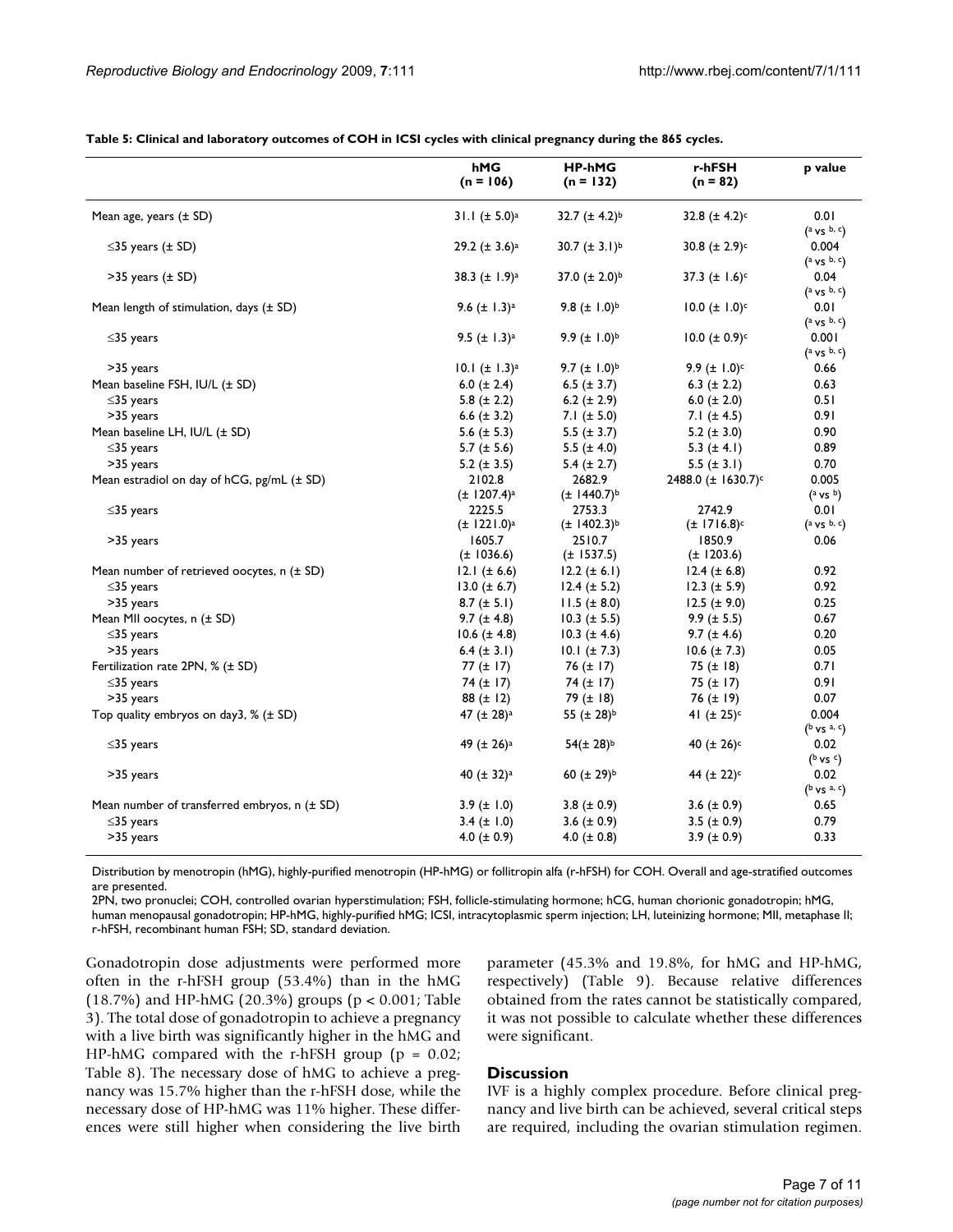| Table 6: Live birth outcomes of the 865 ICSI cycles. |     |
|------------------------------------------------------|-----|
|                                                      | hMG |

|                                        | hMG                            | <b>HP-hMG</b>             | r-hFSH                         | p value                     |
|----------------------------------------|--------------------------------|---------------------------|--------------------------------|-----------------------------|
| Cycles with live births, n             | 73                             | 107                       | 71                             |                             |
| Single, n (%)                          | 50 (68.5)                      | 68 (63.5)                 | 46 (64.8)                      | 0.57                        |
| Twins, $n$ $(\%)$                      | 18(24.7)                       | 34(31.8)                  | 22(31.0)                       | 0.59                        |
| Triplets, n (%)                        | 5(6.8)                         | 5(4.7)                    | 3(4.2)                         | 0.89                        |
| Mean gestational age, weeks $(\pm SD)$ |                                |                           |                                |                             |
| Single                                 | 36.5 ( $\pm$ 3.6) <sup>a</sup> | 38.1 $(\pm 2.1)^{b}$      | 38.3 $(\pm 2.3)^c$             | 0.01<br>$(a \vee s \nb, c)$ |
| Twins                                  | 35.0 ( $\pm$ 0.8) <sup>a</sup> | 35.1 $(\pm 3.0)^{b}$      | 37.3 $(\pm 2.7)^c$             | 0.03<br>$(a, b, \vee s, c)$ |
| <b>Triplets</b>                        | 29.3 $(\pm 3.5)^a$             | 31.1 $(\pm 3.4)^{b}$      | 34.0 ( $\pm$ 0.0) <sup>c</sup> | 0.03<br>$(a \vee s \circ)$  |
| Mean weight, $g$ ( $\pm$ SD)           |                                |                           |                                |                             |
| Single                                 | $2882 (\pm 703)$               | 3064 $(\pm 470)$          | $3024 (\pm 334)$               | 0.09                        |
| Twins                                  | 2352 ( $\pm$ 436) <sup>a</sup> | $2067 (\pm 614)^{b}$      | $2230 (\pm 715)^c$             | 0.01<br>$(^a$ vs $^b)$      |
| <b>Triplets</b>                        | 1250 $(\pm 329)^a$             | 1470 (± 448) <sup>b</sup> | 1747 ( $\pm$ 196) <sup>c</sup> | 0.03<br>$(^{a}$ vs $c)$     |

Cycles with live births in relation to the parity and gestational outcomes of the babies from 865 ICSI cycles with menotropin (hMG), highly-purified menotropin (HP-hMG) or follitropin alfa (r-hFSH) used for COH. Overall and parity-stratified outcomes are presented. COH, controlled ovarian hyperstimulation; hMG, human menopausal gonadotropin; HP-hMG, highly-purified hMG; ICSI, intracytoplasmic sperm injection; r-hFSH, recombinant human follicle-stimulating hormone; SD, standard deviation.

In this context, it is vital to evaluate these outcomes in routine clinical practice to account for subtle differences in patient response. As a rule, comparative, prospective and randomized clinical trials are the gold standard to evaluate the efficacy and safety of a therapy. However, some of these trials are not statistically powered to show relevant clinical differences between treatments. Moreover, strict inclusion and exclusion criteria are required, which do not represent the heterogeneous patient population typically encountered in clinical practice. Another important consideration is that many ART studies use the clinical pregnancy rate as the primary efficacy endpoint instead of live births. However, the latter may be difficult

|                   | hMG<br>$(n = 299)$             | <b>HP-hMG</b><br>$(n = 330)$   | r-hFSH<br>$(n = 236)$          | p value                        |
|-------------------|--------------------------------|--------------------------------|--------------------------------|--------------------------------|
| Total dose, IU    | 2685 $(\pm 720)^a$             | 2903 ( $\pm$ 867) <sup>b</sup> | $2268 (\pm 747)^c$             | < 0.001<br>$(a, b, \vee s, c)$ |
| Age:              |                                |                                |                                |                                |
| $\leq$ 35 years   | 2558 ( $\pm$ 679) <sup>a</sup> | $2678 (\pm 739)^{b}$           | 2062 ( $\pm$ 681) <sup>c</sup> | < 0.001<br>$(a, b \vee s^c)$   |
| >35 years         | 3002 (± 725) <sup>a</sup>      | 3240 $(\pm 935)^{b}$           | $2783 (\pm 738)^c$             | 0.02<br>$(a, b \vee s^c)$      |
| Indication:       |                                |                                |                                |                                |
| Male factor       | $2582 \pm 641$ <sup>a</sup>    | $2777 \pm 859$ <sup>b</sup>    | $2305 \pm 606$ c               | 0.003<br>$(a, b, \vee s, c)$   |
| Mixed factor      | $2710 \pm 751$ <sup>a</sup>    | $2911 \pm 892$ <sup>b</sup>    | $2439 \pm 770$ c               | 0.02<br>$(a, b, \vee s, c)$    |
| Number of cycles: |                                |                                |                                |                                |
|                   | $2690 \pm 640^{\circ}$         | $2816 \pm 791$ <sup>b</sup>    | $2374 \pm 647$ c               | 0.003<br>$(a, b, \nu s)$       |
| $\overline{2}$    | $2670 \pm 699$ <sup>a</sup>    | $2942 \pm 1,025^{\circ}$       | $2492 \pm 856$ c               | 0.003<br>$(a, b, \nu s)$       |
| $\geq$ 3          | $2601 \pm 803$ <sup>a</sup>    | 3071 ± 887 <sup>b</sup>        | $2486 \pm 800$ c               | 0.006<br>$(a, b \vee s c)$     |

**Table 7: Total gonadotropin dose requirements of the 865 ICSI cycles.**

Per cycle data are presented by menotropin (hMG), highly-purified menotropin (HP-hMG) or follitropin alfa (r-hFSH). The number of cycles, indication and age-stratified data are shown (mean [± SD]).

hMG, human menopausal gonadotropin; HP-hMG, highly-purified hMG; ICSI, intracytoplasmic sperm injection; r-hFSH, recombinant human folliclestimulating hormone; SD, standard deviation.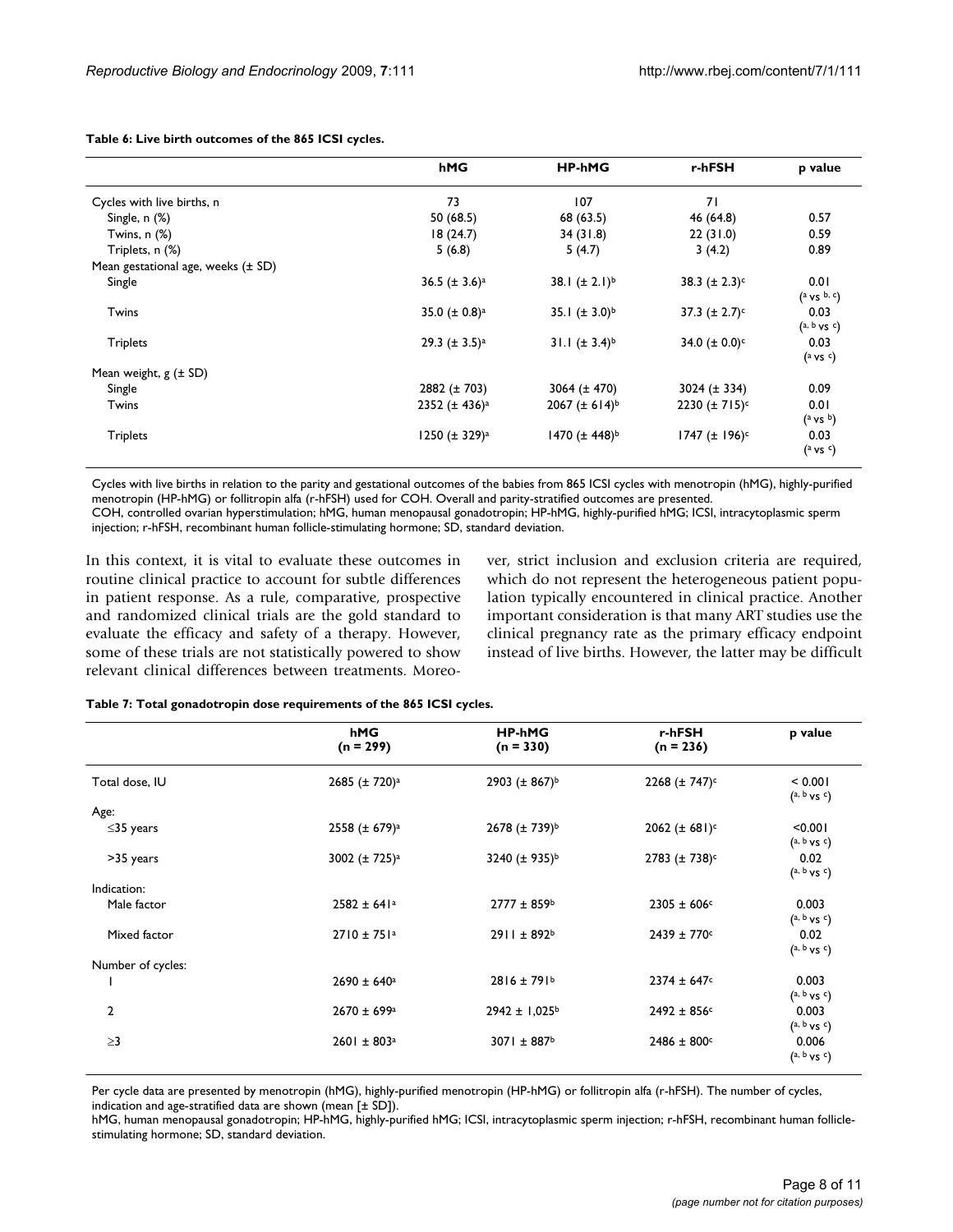|                                    | hMG                  | <b>HP-hMG</b>        | r-hFSH        | p value             |
|------------------------------------|----------------------|----------------------|---------------|---------------------|
| Cycles with clinical pregnancy, IU | 2519                 | 2655                 | 2237          | 0.002               |
|                                    | (± 684) <sup>a</sup> | (± 612) <sup>b</sup> | $(\pm 582)^c$ | $(a, b, \vee s, c)$ |
| Cycles with live birth, IU         | 2515                 | 2651                 | 2243          | 0.02                |
|                                    | (± 613) <sup>a</sup> | $(\pm 614)^{b}$      | $(\pm 589)^c$ | $(a, b, \vee s, c)$ |

**Table 8: Total gonadotropin dose requirement to achieve clinical pregnancy/live birth in the 865 ICSI cycles.**

Total dose of menotropin (hMG), highly-purified menotropin (HP-hMG) and follitropin alfa (r-hFSH) used per cycle resulting in a clinical pregnancy  $(n = 320)$  and per cycle resulting in a live birth  $(n = 251)$  (mean  $[\pm SD]$ ).

hMG, human menopausal gonadotropin; HP-hMG, highly purified hMG; ICSI, intracytoplasmic sperm injection; r-hFSH, recombinant human folliclestimulating hormone; SD, standard deviation.

to evaluate if pregnancy outcome data are not readily available.

The current analysis examined the clinical efficacy of three different gonadotropins used for COH in ICSI cycles. In our program, clinical and laboratory data are systematically and continually entered into our patient database and managed by software specially developed for assisted reproduction programs (Androsys®, Brazil). Clinical follow up of pregnancies is carried out twice per month. With confirmation of live birth, follow up continues with the registration of gestational ages, birth weights, neonatal disorders, and eventual malformations for a period of 30 days post delivery. Using the Androsys® database, it was possible to compare COH regimens in more than 860 consecutive ICSI cycles at a single ART center. To our knowledge, this is one of the most comprehensive comparative analyses examining both the live birth rates and the total gonadotropin dose needed per cycle resulting in clinical pregnancy and live birth. Additionally, our COH regimens consisted of the respective gonadotropin products (hMG, HP-hMG, and r-hFSH) administered as single agents, that is, combination protocols of hMG or HPhMG plus r-hFSH were not used, a clinical approach that is widely utilized elsewhere.

Due to the retrospective, observational design of this analysis, the possibility of some inherent bias exists, although the non-selected patient population was representative of the therapeutic profile observed in current clinical practice. Outcomes were analyzed on an overall basis and stratified according to acknowledged prognostic parameters commonly used in reproductive medicine (age, infertility factor, and number of treatment attempts) to account for potential bias. For example, demographic characteristics were not homogeneous across the patient population. In fact, the mean age of the menotropin (hMG) group was significantly lower (1.5 years on average) and baseline LH values were significantly higher in the HP-hMG group than in the other groups. Moreover, more than 70% of the patients treated in the hMG group were aged ≤35 years versus approximately 60% in the other two groups. This could explain the shorter duration of stimulation observed in this group as compared with the HP-hMG and r-hFSH groups.

The three treatment groups showed similar live birth rates independent of the gonadotropin used for COH, although a trend towards higher live birth rates was observed in the r-hFSH and hMG-HP groups, in both the overall population and the subgroup aged ≤35 years. In 2004, Ludwig et al. published their analysis of more than 20,000 cycles from the IVF National Registers in Germany and found that live birth rates were 16.6% higher with rhFSH compared with hMG when used for COH after pituitary down-regulation [10]. In their analysis, however, the

|  |  |  | Table 9: Mean gonadotropin doses required to achieve clinical pregnancy/live birth in the 865 ICSI cycles. |  |
|--|--|--|------------------------------------------------------------------------------------------------------------|--|
|  |  |  |                                                                                                            |  |

|                                  | hMG    | <b>HP-hMG</b> | r-hFSH | <b>Relative difference, %</b> |                         |  |
|----------------------------------|--------|---------------|--------|-------------------------------|-------------------------|--|
|                                  |        |               |        | hMG vs r-hFSH                 | <b>HP-hMG vs r-hFSH</b> |  |
| Dose per clinical pregnancy, IU* | 7563   | 7258          | 6536   | 15.7                          |                         |  |
| $\leq$ 35 years                  | 7202   | 6695          | 5942   | 21.2                          | 12.7                    |  |
| >35 years                        | 8456   | 8100          | 8020   | 5.4                           |                         |  |
| Dose per live birth, IU*         | 10.170 | 8390          | 7000   | 45.3                          | 19.8                    |  |
| $\leq$ 35 years                  | 9690   | 7739          | 6364   | 52.2                          | 21.6                    |  |
| >35 years                        | 11.371 | 9364          | 8589   | 32.4                          | 9                       |  |

Mean gonadotropin doses required to achieve one clinical pregnancy or one live birth are presented, with relative differences for hMG and HPhMG compared with r-hFSH.

\*Calculated as the mean dose per cycle/clinical pregnancy rate or live birth rate.

hMG, human menopausal gonadotropin; HP-hMG, highly purified hMG; ICSI, intracytoplasmic sperm injection; r-hFSH, recombinant human folliclestimulating hormone.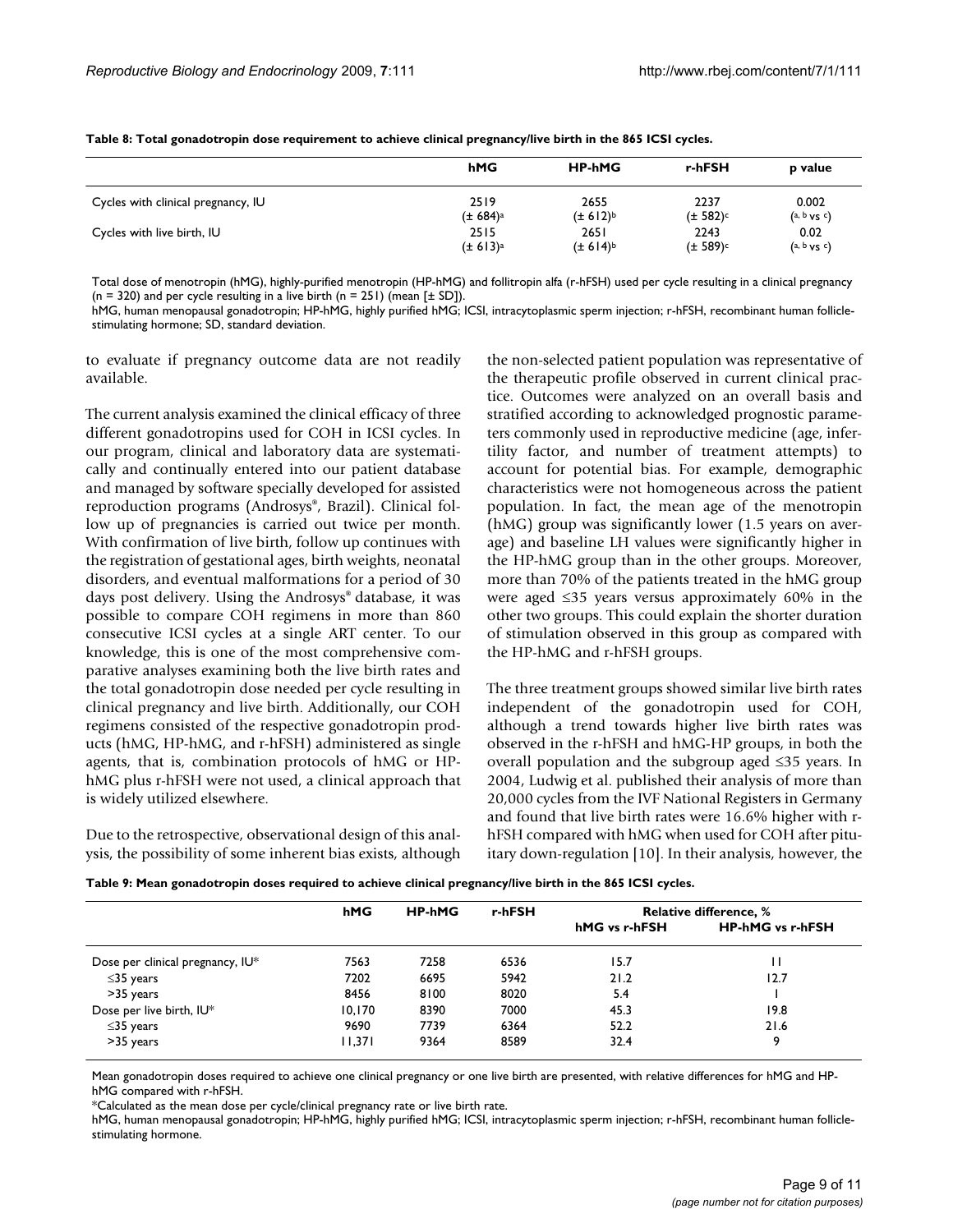authors did not evaluate the results stratified by the type of hMG (conventional or purified), although the differences favoring r-hFSH remained even after stratification for several prognostic parameters, including age. In a posthoc analysis of a prospective, randomized trial, Platteau et al. observed that HP-hMG was associated with significantly higher live birth rates than r-hFSH when used for COH in classic IVF cycles, although they reported similar efficacy in ICSI cycles [11]. However, when evaluated in a prospective, randomized IVF trial, there was no significant difference in ongoing pregnancy rates between HP-hMG and r-hFSH [12].

Although live birth rates were similar among the three treatment groups, the spontaneous abortion rate was significantly higher in the hMG group (Table 4). However, the significant difference in spontaneous abortion rates occurred only in the subgroup of women aged >35 years. One possible explanation was the finding that the mean age was significantly higher (1.0 years on average) in the hMG subgroup of women aged > 35 years compared with the other groups (Table 5).

In Brazil, the acquisition cost of r-hFSH is about 40-50% more expensive than the urinary menotropins; until now, this was an argument that supported the choice of urinary menotropins for COH. However, in our analysis, significantly lower doses of follitropin alfa per ICSI cycle were required to achieve similar clinical pregnancy and live birth rates. This observation was valid for the overall population as well as for the subgroups stratified for age, indication, and number of treatment attempts. Moreover, significantly higher doses of both menotropin products were necessary per pregnancy and per each live birth (20- 45% higher) when compared with r-hFSH.

The explanations for these findings may relate to differences in the gonadotropin products due to improved processes available through utilization of recombinant technologies [13,14]. Manufacturing improvements have resulted in significantly improved purity and specific activity, as well as batch-to-batch consistency of the follitropin alfa drug substance [14,15]. Indeed, in clinical trials, increased efficiency was observed with follitropin alfa FbM in terms of a lower total dose and shorter treatment period when compared with FSH products [16-19]. Also, as noted in the Methods, we routinely utilize a step-down ovarian stimulation protocol to avoid ovarian hyperresponse. Because of the product improvements inherent with the follitropin alfa product, our clinicians are confident that dose adjustments with a decrement of 37.5 IU are clinically effective. The clinical effectiveness of 37.5 IU dosing has not been similarly demonstrated with either of the hMG products.

# **Conclusion**

Similar live birth rates were achieved with hMG, HP-hMG and r-hFSH when used for COH after pituitary down-regulation with GnRH-a in ICSI cycles. Significantly lower total doses of r-hFSH were administered per cycle, compared with the menotropin products. Per each live birth, considerably higher doses of hMG and HP-hMG (45.3% and 19.8%, respectively) were used for ovarian stimulation. Thus, the greater purity and consistency of the rhFSH FbM formulation resulted in higher treatment efficiency than urine-derived gonadotropins in terms of clinical pregnancy rates and live births.

# **Competing interests**

Sandro C Esteves was a member of the Merck Serono International Advisory Board on Gonadotropins from February 2006 to April 2008. Joan C Schertz is an employee of EMD Serono, Rockland, MA, an affiliate of Merck KGaA, Darmstadt, Germany. Sidney Verza, Danielle T. Schneider and Silval F.C. Zabaglia have nothing to declare.

# **Authors' contributions**

SCE, SV, DTS and SFCZ were involved in the acquisition and analysis of the data, as well as drafting and revision of the manuscript. JCS was involved with the analysis of the data and the drafting and revision of the manuscript. All the authors read and approved the final version.

# **Acknowledgements**

The authors would like to thank Carol Cooper of Caudex Medical (supported by Merck Serono S.A. - Geneva, Switzerland, an affiliate of Merck KGaA, Darmstadt, Germany) for her assistance with the editing of this manuscript.

# **References**

- Lunenfeld B: [Historical perspectives in gonadotrophin ther](http://www.ncbi.nlm.nih.gov/entrez/query.fcgi?cmd=Retrieve&db=PubMed&dopt=Abstract&list_uids=15388674)**[apy.](http://www.ncbi.nlm.nih.gov/entrez/query.fcgi?cmd=Retrieve&db=PubMed&dopt=Abstract&list_uids=15388674)** *Hum Reprod Update* 2004, **10:**453-467.
- 2. Hugues JN, Barlow DH, Rosenwaks Z, Cedrin-Durnerin I, Robson S, Pidoux L, Loumaye E: **[Improvement in consistency of response](http://www.ncbi.nlm.nih.gov/entrez/query.fcgi?cmd=Retrieve&db=PubMed&dopt=Abstract&list_uids=12675998) [to ovarian stimulation with recombinant human follicle](http://www.ncbi.nlm.nih.gov/entrez/query.fcgi?cmd=Retrieve&db=PubMed&dopt=Abstract&list_uids=12675998) stimulating hormone resulting from a new method for cali[brating the therapeutic preparation.](http://www.ncbi.nlm.nih.gov/entrez/query.fcgi?cmd=Retrieve&db=PubMed&dopt=Abstract&list_uids=12675998)** *Reprod Biomed Online* 2003, **6:**185-190.
- 3. Marinelli C, Borges E, Antunes N: **Reprodução assistida e infertilidade Masculina. II Consenso Brasileiro de Infertilidade Masculina.** *Int Braz J Urol* 2003, **29(Suppl 5):**42-45.
- 4. Verza S Jr, Esteves SC: **[Sperm defect severity rather than sperm](http://www.ncbi.nlm.nih.gov/entrez/query.fcgi?cmd=Retrieve&db=PubMed&dopt=Abstract&list_uids=18341721) [source is associated with lower fertilization rates after intra](http://www.ncbi.nlm.nih.gov/entrez/query.fcgi?cmd=Retrieve&db=PubMed&dopt=Abstract&list_uids=18341721)[cytoplasmic sperm injection.](http://www.ncbi.nlm.nih.gov/entrez/query.fcgi?cmd=Retrieve&db=PubMed&dopt=Abstract&list_uids=18341721)** *Int Braz J Urol* 2008, **34:**49-56.
- 5. Rhoden E, Soares J, Esteves S: **O que o laboratório pode fazer pelo espermatozóide. II Consenso Brasileiro de Infertilidade Masculina.** *Int Braz J Urol* 2003, **29(Suppl 5):**50-55.
- 6. Esteves S, Catafesta E, Maciel M: **Espermatozóides provenientes de técnicas alternativas.** *Consenso Brasileiro de Embriologia em Medicina Reprodutiva. PRONÚCLEO* 1st edition. 2004:49-62.
- 7. Veeck L: **The morphological assessment of human oocytes and early concept.** In *Laboratory Diagnosis and Treatment of Infertility* Edited by: Keel B, Webster BW. Boca Raton: CRC Press; 1990.
- 8. Esteves S, Gomes A, Verza S: **Control of air pollution in assisted reproductive technology laboratory and adjacent areas improves embryo formation, cleavage and pregnancy rates**